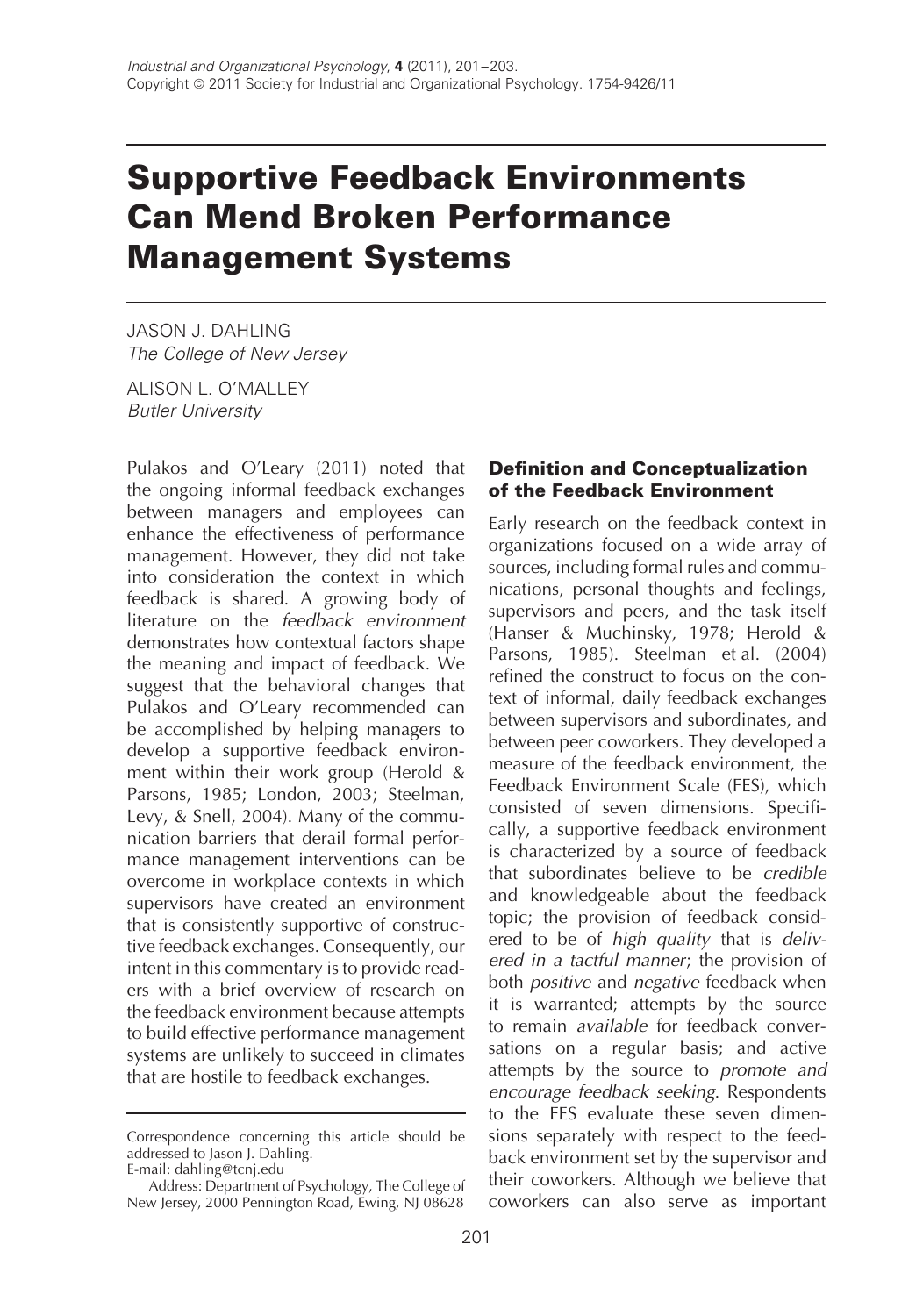sources of informal feedback, most research on the feedback environment has focused on the supervisory environment, and studies that have examined both environments have typically found that the supervisory environment has stronger effects on criteria (e.g., Rosen, Levy, & Hall, 2006). Consequently, our overview of outcomes below is focused on criteria that are associated with perceptions of the supervisory feedback environment.

## **Linking the Feedback Environment to Employee Performance and Well-Being**

Although the feedback environment is a relatively new concept, an impressive body of research has documented its effects on important outcomes. Not surprisingly, the most robust finding is that feedback environment perceptions are positively related to informal feedback-seeking behavior (e.g., Dahling, Chau, & O'Malley, in press; Steelman et al., 2004; Whitaker, Dahling, & Levy, 2007). However, research also demonstrates that supportive feedback environments are directly and indirectly associated with many of the outcomes that formal performance management systems seek to generate for organizations. For example, subordinate perceptions of the feedback environment are positively related to supervisor ratings of task performance via greater feedback-seeking behavior and improved role clarity (Dahling et al., in press; Whitaker et al., 2007) and via enhanced morale (Rosen et al., 2006). Furthermore, employees who work in supportive feedback environments are more likely to engage in organizational citizenship behaviors directed toward coworkers and the organization (Norris-Watts & Levy, 2004; Rosen et al., 2006). Rosen et al. also provided evidence that feedback environments build trust and eliminate ambiguity around performance standards and rewards by showing that the supervisory feedback environment had a strong, negative effect on subordinates' perceptions of organizational politics.

In addition to improved trust and productivity, feedback environment perceptions are related to a variety of employee attitudes and psychological states. Employees who work in supportive feedback environments report higher perceptions of leader–member exchange (Anseel & Lievens, 2007), better morale and job satisfaction (Rosen et al., 2006; Sparr & Sonenntag, 2008), and high affective commitment to their organizations (Norris-Watts & Levy, 2004). Sparr and Sonenntag also focused on the psychological states that are linked to feedback environments, demonstrating that employees in supportive contexts perceive greater control over information and decisions and lower feelings of helplessness at work. In turn, these states partially mediated the relationships between the feedback environment and employees' reports of turnover intentions, anxiety, and depression.

Finally, emerging research also suggests that supportive feedback environments are positively associated with the feedback orientation reported by employees (Dahling et al., in press; Linderbaum & Levy, 2010). Feedback orientation is globally defined as a person's overall receptivity to feedback (London & Smither, 2002) and involves a positive appraisal of feedback in general, a tendency to process feedback mindfully, an awareness of the way one is perceived by others, and a sense of responsibility to act on received feedback (Linderbaum & Levy, 2010). Importantly, feedback orientation is conceptualized as a motivational quasi-trait that is malleable over moderate periods of time (6–12 months; London & Smither, 2002). Consequently, managers who make a concerted effort to support feedback exchanges in their workgroups can expect to see that subordinates will develop a more favorable orientation toward seeking and acting on informal performance feedback. As supervisors and subordinates develop more positive feedback orientations, we expect that it will be easier to engage in a continuous, constructive dialogue about performance improvement that sidesteps the challenges